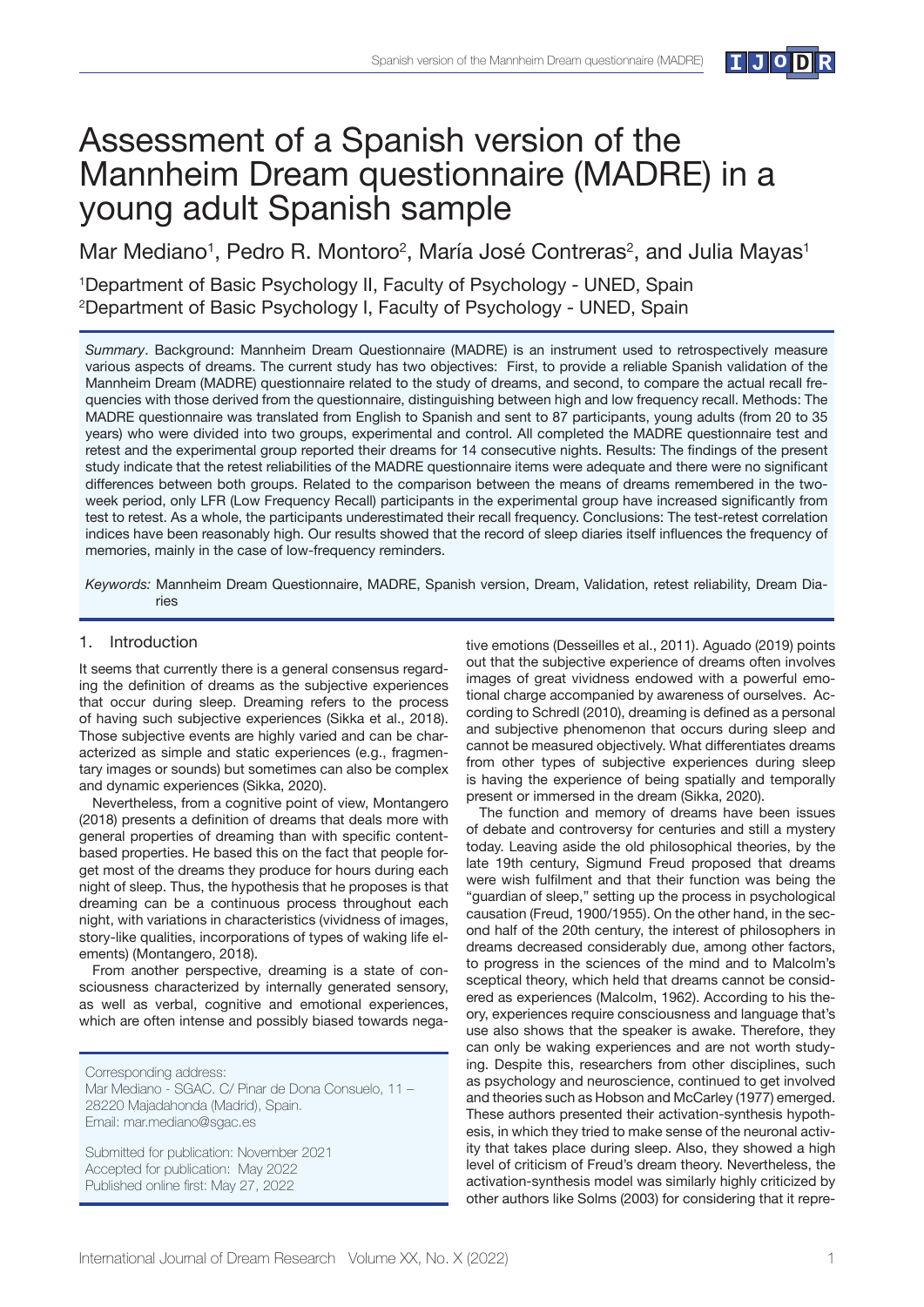

sents excessive physiological reductionism. Even, based on a study of patients with brain injuries, Solms (2003) showed that dreams are not due to such the activation-synthesis of the brain regions model, proposed by Hobson and Mc-Carley (1977).

From another point of view, several studies have investigated the relationship between dream content and memory consolidation and the role of dreams in the process of learning, memory and regulation of emotions (Perogamvros & Schwartz, 2012). According to the Threat Simulation Theory (TST) (Revonsuo & Valli, 2019), dreams allow the functional practice of social skills. Also, dreaming, as a cognitive function, had survival value in prehistory, since it increased threat avoidance skills, thus improving the chances of successful reproduction. However, adaptive models are also being criticized by researchers such as Mageo (2019) who proposes a mimetic perspective. Through a study with undergraduate American dreamers, this author found that participants thought mimetically about the cultural models through which people understand waking concerns and social bonds. They did so by copying visual metaphors for models that circulate in a social world and altering these images.

Wang et al. (2020) propose that dreaming is concerned with a process of selection for waking-life experiences related to one's life. They conducted a study with 30 participants who recorded their dreams and waking-life experiences for 7 days in a spreadsheet at home. Their results showed that waking-life experiences that were incorporated into dreams were more emotional and more meaningful and had more impact on one's life than those that were not incorporated into dreams.

For Perogamvros and Schwartz (2014), understanding the functions of dreams is difficult, in part, due to the fact that the neural correlates of the dreaming state still remain undetermined due to methodological issues, derived from the used techniques in dream research (e.g., limited number of EEG electrodes, neuroimaging studies specific to sleep but not to dreams).

Another model is Control-Mastery Theory (CMT; Fimiani et al., 2020), from a psychoanalytic origin. According to this theory, dreams represent our unconscious attempts to find solutions to emotionally relevant problems. It is a cognitivedynamic relational theory that emphasizes how dreams reflect the person's efforts to adapt to reality.

Despite previous models and discussion, the interest of science in the processes of sleep and dreaming is growing. Dreaming has evolved from being a curiosity for scientists to an object of study, both in laboratory and through diaries and questionnaires. These studies are receiving full recognition from the scientific community.

Dream recall is the ability to remember dreams after awakening (Bloxham, 2018) and is a prerequisite for dream research, although the basic mechanisms of storing dream experiences into memory during the awakening process are not well understood (Schredl, 2019). Content analysis is one of the methods applied in dream research (Hoss & Valli, 2019) for which recall is needed. However, a central problem is the fact that most dreams are forgotten, raising the question of how dreams can be studied independently of recall (Windt, 2015).

One of the most studied variables about dreams is the frequency with which they occur (DRF: Dream Recall Frequency), as well as their general characteristics and content. For instance, Nielsen (2012) analysed DRF according to age and gender finding DRF increased from adolescence (ages 10-19) to early adulthood (ages 20-29) and gradually decreased over the next 20 years. Interestingly, that pattern of decline was different between men and women. Significant differences were observed for the 10-19 and 40-49 age groups. However, there was a range in which the frequency in men was higher than women, but only for the 10-19 age group. Other studies have also confirmed that the frequency of dream recall decreases with age and is higher in women (Schredl & Piel, 2003; Schredl & Reinhard, 2008).

Nevertheless, there are also many other aspects of dreams under investigation such as the attitude towards dreams or the interest in dream literature (Schredl et al., 2014). Regarding the study of dreaming activity, different types of questionnaires have been developed over the years which analyse participants beliefs and attitudes about dreams, as well as the intensity of dreams (Yu, 2010), but none are used very often.

Schredl et al., (2014) created the Mannheim Dream questionnaire (MADRE) which focused on collecting the most relevant aspects of dreaming and developing reliable items for their measurement. The MADRE questionnaire studies characteristics such as the measurement of aspects of memory, different types of dreams (nightmares, lucid dreams), attitudes towards dreaming, what dreamers do with their dreams (narrating dream, recording dream) and effects of dreams on waking life (creative dreams, problemsolving dreams, déjà vu experiences based on dreams). The MADRE questionnaire also includes aspects like nightmare frequency in childhood and age at lucid dream onset. It could be considered one of the most comprehensive dream questionnaires widely used by different research approaches. Due to this questionnaire looking at diverse aspects of dreams, it is an interesting and useful tool for dream studies.

The MADRE questionnaire was developed in both German and English by Schredl et al. (2014), and it has been translated into different languages. Moreover, its validity has been tested with participants from several countries.

Initially, Schredl et al. (2014) carried out an online questionnaire and a retest study was performed. Their results showed a high retest reliability for all items with values between  $r = .717$  and  $r = .842$ .

Dyck et al. (2017) used the MADRE questionnaire trying to replicate the retest reliability coefficients in a new independent sample. The averaged retest-reliability coefficients ranged from .775 to .971, with the exception of the recording dreams variable ( $r = .706$ ) having improved the previous ones.

Shahabian et al. (2017) translated the Persian version of the questionnaire from the English version (Schredl et al., 2014), changing some items and the consistency between them was confirmed by the authors. The reliability testing on a Persian adaptation of the MADRE questionnaire has also shown good internal consistency for all items: Cronbach's alpha  $r = .75$ .

The English version was also translated into French by Scapin et al. (2018) using the same items in a Belgian sample. Both the Persian and French versions showed high validity and reliability. The reliability of the French version of the MADRE questionnaire, with values between  $r = .560$  and  $r = .866$ , was weaker than the one of Schredl et al. (2014).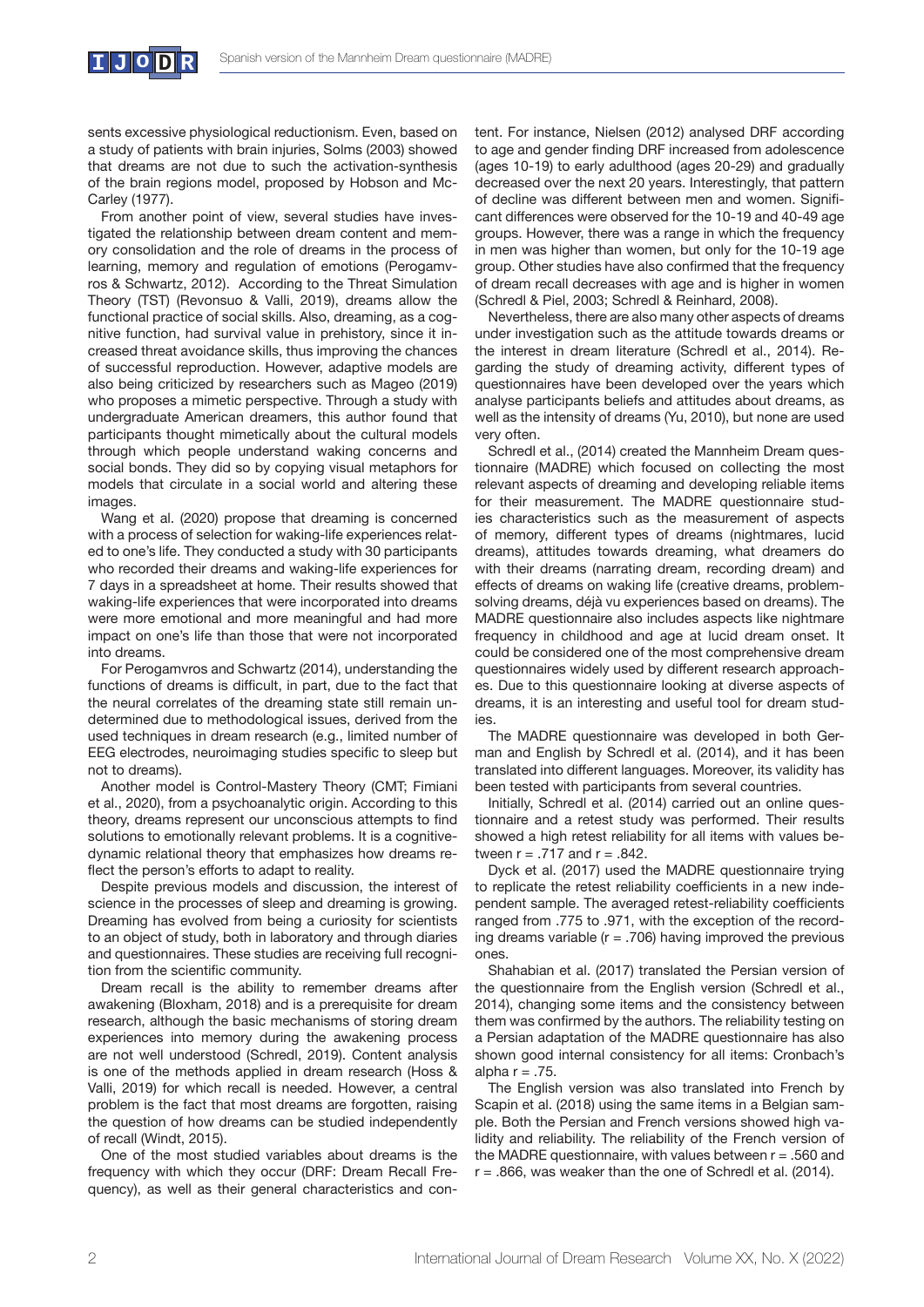

Ghorayeb et al. (2019) did a new translation of the questionnaire into French and tested it in French adults. Most of the items showed frequency distributions and averages close to those formerly reported (Schredl et al., 2014). Their retest reliability correlation coefficients ranged from .700 to .800, and they were all significant. They reached quite similar retest reliability correlation coefficients compared to Schredl et al. (2014).

Settineri et al. (2019) translated the MADRE Questionnaire from English to Italian, corresponding precisely to the original version. They conducted a study in Italian-speaking participants, aimed at pointing out possible similarities among the different above-mentioned previous adaptations. Yet, they did not perform the retest analyses.

All those extensions represent a consistent implementation for the reliable Persian, French and Italian-speaking populations.

However, to the best of our knowledge, no validated Spanish version of this questionnaire is currently available. In addition, in recent years it has been used in different investigations on dreams in their diverse aspects. For instance, Karia et al. (2016) used it to analyse the relationship between insomnia, suicidal behaviour and dreams. Schredl et al. (2017) used it in a study about pain dreams in patients with chronic back pain, for eliciting dream frequency, and administered it to 100 patients with chronic lower back pain and 270 controls. They concluded that pain dreams might be instigated by actual pain. Whereas, for healthy persons, pain dreams might be pain memories (self-experienced pain and/or seeing persons in pain).

Klepel et al. (2019) studied the influence of personality traits in creative and problem-solving dreams using the MADRE questionnaire. They found that personality traits, especially Openness to Experience, affect the frequency of creative and problem-solving dreams, while Agreeableness and Conscientiousness were negatively correlated with creative ideas in dreams.

Schredl and Basak (2020) studied contentless dreams (waking up with the impression of having dreamed but unable to recall any specific dream content) and used the sixitem scale of the MADRE in a sample of 69 students for measuring attitude towards dreams. Napias et al. (2021) used the validated French version of the MADRE questionnaire to examine the discrepancies between humanities and science students and about many of their aspects and beliefs regarding dreams. They observed important discrepancies between these two groups of students. Rimsh (2021) used the MADRE questionnaire to assess the intense and vivid emotionality of dreams in outpatients with anxiety disorders in a sample of outpatients with anxiety disorders. He concluded that there are generally relationships between anxiety and anxiety disorders and dreams. The study by Schredl et al. (2019) included 925 participants who were assessed twice over a 5-year period and showed that dream recall frequency and attitude toward dreams is very stable over time (trait-like). There was a positive correlation between changes in dream recall frequency and changes in the Dream Attitude Scale.

From another point of view, Schredl (2002) investigated the relationship between selected measures of dream content (and self-ratings) derived from questionnaires vs. dream diaries. This study was designed to examine in detail the relationship between dream recall frequency, measured by questionnaire and by dream diaries besides the pattern of high and low dream recallers. DRF over a few months was measured by a Dream Questionnaire using a seven-point scale  $(0 =$  never,  $1 =$  less than once a month,  $2 =$  about once a month,  $3 =$  twice or three times a month,  $4 =$  about once a week,  $5 =$  several times a week and  $6 =$  almost every morning) which is the same as the MADRE scale (Schredl et al., 2014). Participants completed the Dream Questionnaire and kept the dream diary were given orally over a two-week period. After that, they were divided into three subgroups according to their Dream Questionnaire DRF scores: Low recall (1, 2), Medium recall (3, 4) and High recall (5, 6). Diary dream recall was defined as number of mornings with recall of an explicit dream. The correlation coefficient between dream recall (questionnaire) and dream recall (diary) was  $r = .557$  ( $p < .0001$ ).

Schredl (2002) found that DRF was not elevated by the diary procedure, although the relationship between questionnaire and diary was mediated by dream recall frequency, because there was a different pattern depending on the initial DRF. Comparison between questionnaire and diary data revealed that low and medium dream recallers tended to increase their dream recall frequency, whereas a decrease was found for high dream recallers. Also, those relationships were much weaker for low dream recallers.

Other researchers, such as Aspy et al. (2015), have investigated the disparity between retrospective measures in the frequency of dream recall and the information obtained from logbooks. They reached the conclusion that such disparity is likely to be confounded with a wide range of variables that may have little or no relationship to true dream recall rates. Later, Aspy (2016) conducted an empirical study using several retrospective and logbook measures based on different time periods used to assess general dream recall as well as recall of nightmares, bad dreams, lucid dreams and flying dreams. Also, he used three different types of logbooks: a Checklist logbook, a Narrative logbook and a ''Quantity logbook". His results provided the strongest evidence to date that dream recall is underestimated by retrospective measures and enhanced by logbooks.

Zunker et al. (2015) conducted a study with a questionnaire about dreams and emotions during the day in the beginning phase of the study. The participants were then asked to keep a checklist diary for two weeks. Their results showed an increase in nightmare frequency using diary measures instead of retrospective questionnaires which might be a result of the increase in overall dream recall frequency.

In the present study, although data was obtained from all the participants on all the items in the MADRE questionnaire, our research is focused on evaluating the frequency of dream recall. It was also important to know if keeping a dream diary had any influence. For this reason, we have performed test-retest correlations for all items, but the background and discussion focus exclusively on those aspects related to the frequency of dream recall. In addition to the frequencies of dream, the MADRE questionnaire measures various aspects of dreaming, such as recall, telling dreams, nightmares, lucid dreams, reading about dreams, effects of dreaming on future waking life as well as attitude towards dreams and overall emotional intensity of dreams. Nevertheless, our objectives are only focused on the use of the questionnaire to measure the effects of different aspects on the frequency of dream recall. For further details and references on the rest of the variables affected, see Schredl et al. (2014).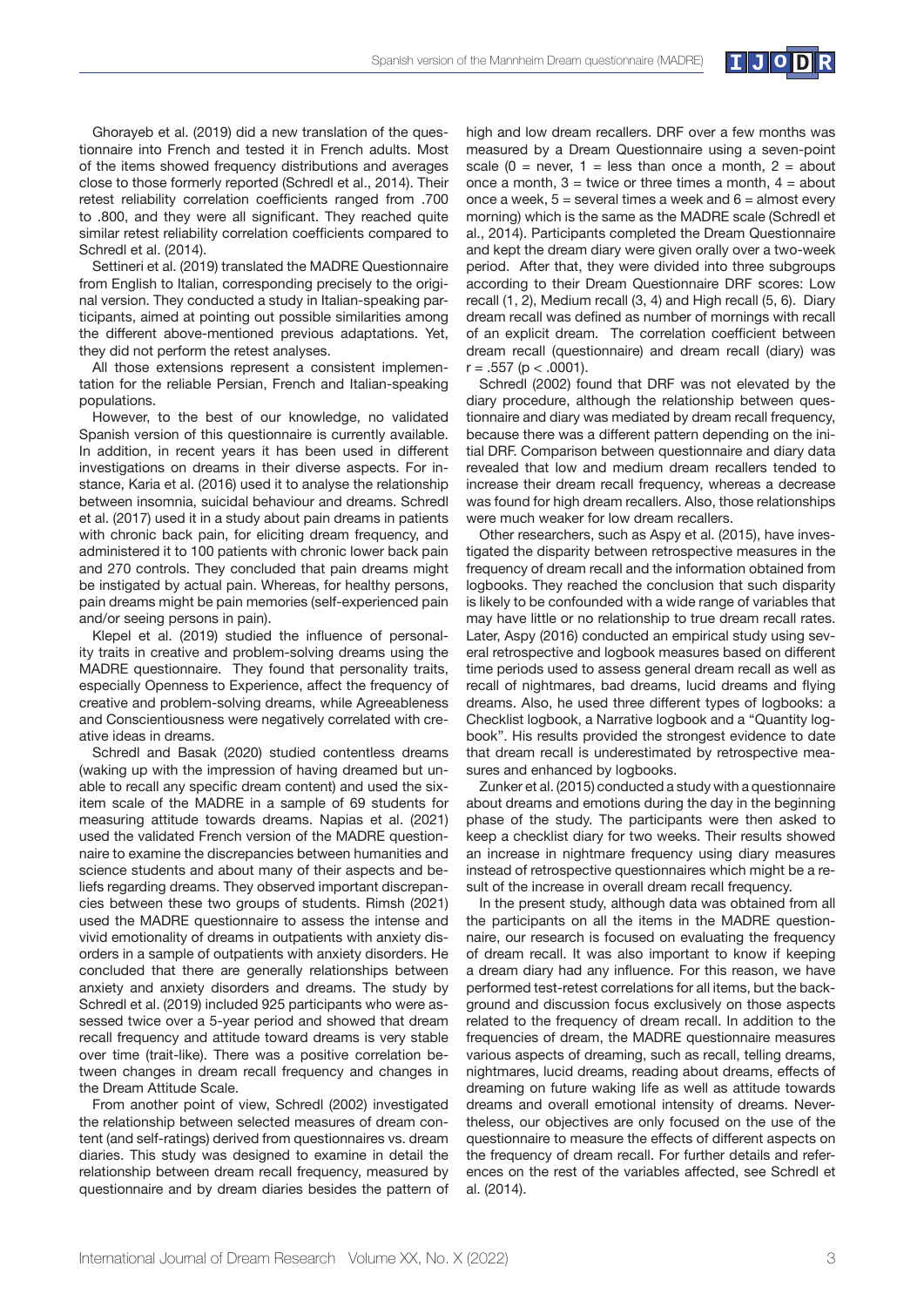

## Study aims

The current study has two main objectives for exploratory purposes. First, it aims at evaluating a Spanish version of the MADRE questionnaire and assessing whether the retests coefficients obtained in the original version could be replicated in a Spanish-speaking young adult's sample. Second, to examine the relationship between diary and questionnaire responses in regard to the frequency of dream recall. Finally, the two groups of high and low dream recall frequency were differentiated. The aim is knowing whether the relationship is increased by the diary procedure or not, as well as if any different measurements between high and low dreams recallers occur.

# 2. Method

# 2.1. Research Instrument

In the current study, the authors have translated the original English version into Spanish, following the guidelines of the International Test Commission (2017). We added certain items about sleep habits, which are not discussed in this paper because they are the subject of another study (Mediano et al., 2021). This translated version is exactly the same as the original English version.

The scales of the questionnaire were coded according to Schredl et al. (2014). The Spanish version of the MADRE questionnaire without the additional items is available in the appendix of this article.

#### 2.2. Participants and Procedure

Overall, 87 young adults (range: 20 to 35 years), 49 women (56.3%) and 38 men (43.7%) with a mean age of  $25.78 \pm 4.50$  years participated in this study (snowball sampling). No one received any compensation for participating. All of them signed the consent form to collaborate.

They were divided into two groups, an experimental group of 58 participants (43 women-56.9% and 25 men-43.1%; mean age  $25.59 \pm 4.87$  years) and a control group of 29 participants (16 women-55.2% and 13 men-44.8%; mean age  $26.17 \pm 3.72$  years).

All participants completed the MADRE questionnaire test and retest, but participants in the control group did not keep a dream diary. Every participant was asked to fill in the Spanish Mannheim Dream questionnaire (MADRE) between January and April 2021. Afterward, only participants in the experimental group reported their dreams and other sleep aspects for 14 consecutive nights. After three weeks from the first execution of the MADRE questionnaire, all participants were asked to complete questionnaire again, which was received around 21-28 days after the first. They did it online, through the Google Forms application.

Data was coded in the same way as Schredl et al. (2014) and the analysis was carried out with the IBM SPSS Statistics 21 program.

# 3. Results

In this section the main results are shown, and we will especially emphasize the differences between the two groups when appropriate. Our sample contained a sole age range (young adults) with no difference to gender. Therefore, we do not provide outcomes differentiated by age. Regression was not taken into account in this study.

The test distributions of the recall frequency in the preliminary test for each group and for the whole observation sample are shown in Table1.

In DRF there was no significant difference between the experimental and the control group (chi<sup>2</sup> = .2200;  $p = .821$ ). The distributions of lucid dreaming frequency as well as the current nightmare frequency and nightmare frequency in childhood (inter-correlation  $r = .390$ ;  $p < 0.001$ ) are depicted in Table 2 and distributions for the six scales measuring different aspects of dreaming are depicted in Table 3.

No correlation was found between the attitude scale and dream recall frequency ( $r = .155$ ;  $p = .151$ ;  $N = 87$ ).

Tables 4 and 5 show the reliability indices for each group. Table 4 shows the first set of dream variables and Table 5 the second set, which depend more or less on dream recall frequency, e.g., telling or recording dreams.

For determining retest reliability, three indices were used: exact agreement for binary items, Spearman Rank correlations for ordinal scales, and Pearson correlation for interval scales in order for the results to be comparable to Schredl et al. (2014).

Except for the two items on emotional content, most of the indices ranged from approximately .600 to .800 in both groups, which are lower than those of previous studies (Schredl, et al., 2014; Dyck et al., 2017). Moreover, there were no significant differences between both groups. Consequently, these variables have had no effect due to participating in dream diaries. The variable Problem-solving dreams in the control group showed a low index, which has remained unexplained.

Although all variables explored showed indices indicating

| Category                   |           | Experimental group ( $n = 58$ )<br>Control group ( $n = 29$ ) |           | Total ( $N = 87$ ) |           |            |
|----------------------------|-----------|---------------------------------------------------------------|-----------|--------------------|-----------|------------|
|                            | Frequency | Percentage                                                    | Frequency | Percentage         | Frequency | Percentage |
| Almost every morning       | 10        | 17.24%                                                        | 6         | 20.69%             | 16        | 18.39%     |
| Several times a week       | 20        | 34.48%                                                        | 12        | 41.38%             | 32        | 36.78%     |
| About once a week          | 12        | 20.69%                                                        | 5         | 17.24%             | 17        | 19.54%     |
| About 2 to 3 times a month | 9         | 15.52%                                                        | 2         | 6.90%              | 11        | 12.64%     |
| About once a month         | 2         | 3.45%                                                         | 2         | 6.90%              | 4         | 4.60%      |
| Less than once a month     | 5         | 8.62%                                                         | 2         | 6.90%              | 7         | 8.05%      |
| Never                      | 0         | $0.00\%$                                                      | 0         | $0.00\%$           | 0         | 0.00%      |

*Table 1*. Dream recall frequency (DRF).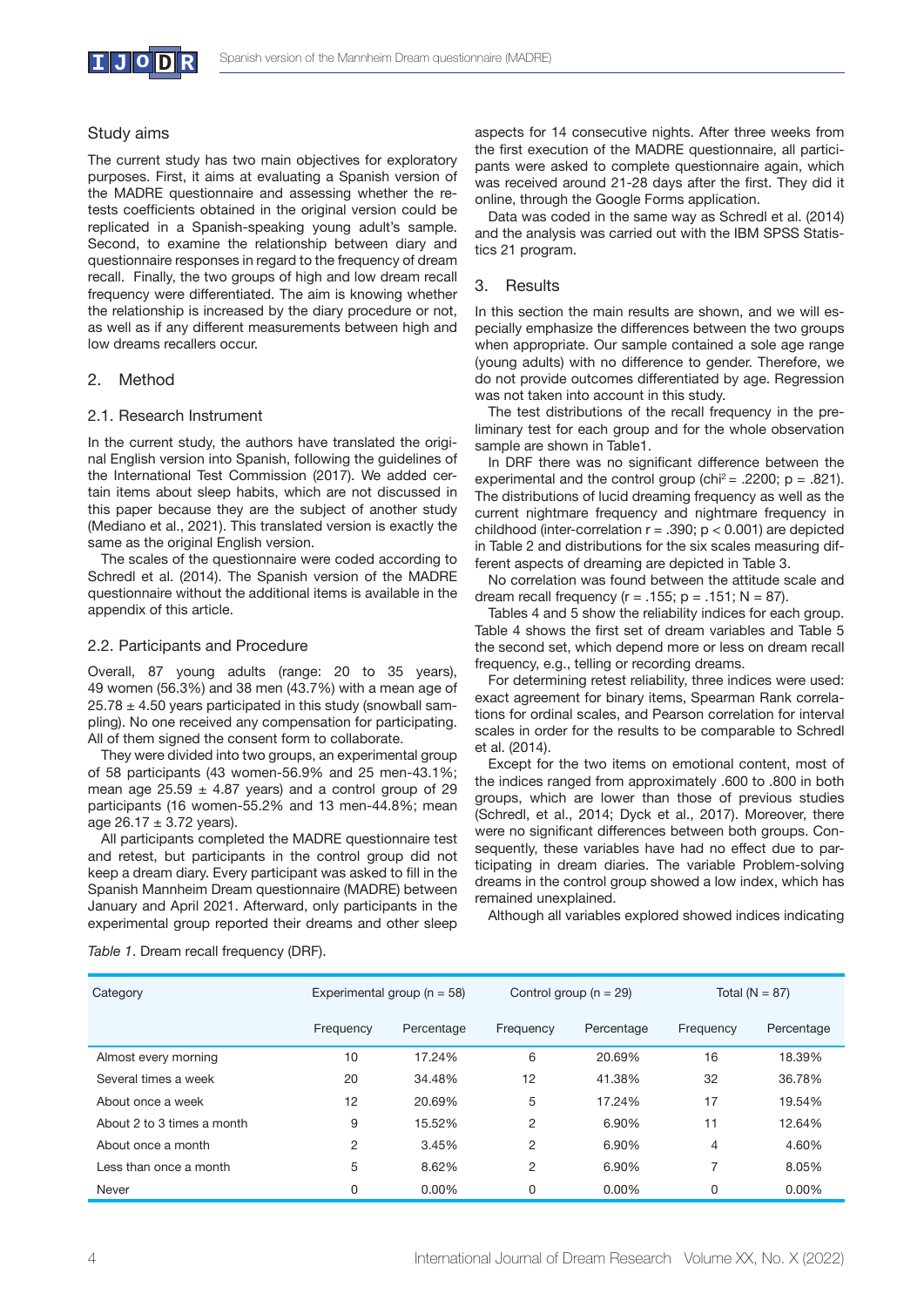

| Category                          | Current<br>nightmares<br>$(N=87)$ | Childhood<br>nightmares<br>$(N=78)$ | Lucid<br>dreaming<br>$(N=87)$ |
|-----------------------------------|-----------------------------------|-------------------------------------|-------------------------------|
| Almost every morning              | $0.00\%$                          | 8.97%                               | 10.34%                        |
| About once a week                 | 24.14%                            | 10.26%                              | 10.34%                        |
| Two to three times a<br>month     | 24.14%                            | 16.67%                              | 8.05%                         |
| About once a month                | $0.00\%$                          | 20.51%                              | 9.20%                         |
| About two to four times<br>a year | 24.14%                            | 20.51%                              | 26.44%                        |
| About once a year                 | 13.79%                            | 8.97%                               | 9.20%                         |
| Less than once a year             | 6.90%                             | 10.26%                              | 12.64%                        |
| Never                             | 6.90%                             | 3.85%                               | 13.79%                        |

*Table 2*. Current nightmare frequency, childhood nightmare frequency, and lucid dreaming frequency .

a strong positive correlation, a few do not reach the .700 criteria. Of all variables, seven of them showed values ranging from .700 to .800.

From another point of view, a recoding for the Dream Recall Questionnaire (Q) scale was done, following Schredl (2002), to obtain estimates for the frequency over a twoweek period:  $0 = .1$ ,  $1 = .25$ ,  $2 = .5$ ,  $3 = 1.3$ ,  $4 = 2.0$ ,  $5 = 7$ ,  $6 = 13$  mornings with dream recall per two weeks. Participants were divided into two other subgroups according to their Dream Questionnaire DRF using the following criteria: LRF (Low recall frequency) (0 to 4) and HRF (High recall frequency) (5, 6) (see Introduction).

Table 6 shows the comparison between the means of dreams remembered in the two-week period, specifying each of the referred subgroups. In this way, comparing the experimental group and control group, allows us to know if participation in the dream diary has had any effect on these means. On the other hand, by separating both groups between high and low recallers, it is possible to know if this variation of means is different, according to the previous DRF.

Results show that LRF experimental group is the only subgroup where the means have changed significantly from test to retest. This leads us to the fact that participation in our experimental research (Mediano et al., 2021), which is fundamentally the daily recording of dreams, has influenced significantly to LRF to increase the number of remembered

dreams. This confirms the results of Schredl (2002) and, even there has been a slight decrease in the HRF test/retest of the experimental group in line with his outcomes, although in our case it is not significant.

Finally, we compared the means obtained in the experimental group from the diary records with those obtained from the test and retest questionnaires, previously recoded according to Schredl (2002). Results are shown in Table 7.

In this case, there are significant differences, between DRF diary and questionnaire test and retest, and both in HRF and LRF. This indicates that, as a whole, the participants underestimated their recall frequency.

#### 4. Discussion

In the present work we have accomplished two objectives related to the study of dreams. First, we have carried out a Spanish version of the MADRE questionnaire (Schredl et al., 2014) and have validated it in a sample of Spanish-speaking young adults. Second, we have carried out a record of the dreams of a group of participants for two weeks, which has allowed us to compare the data of the dreams really remembered with the estimates of the participants about their memories, obtained from the questionnaire.

Regarding the first objective, our results have shown a frequency distribution of dream memory with many similarities to the German version of Schredl et al. (2014) and Dyck et al. (2017). However, it is striking that none of the participants in our study have stated that they never remember dreams, since, from the diary records, we have been able to verify that a few of them did not remember any dreams in those two weeks. Furthermore, this has not happened in the French (Scapin et al. 2018; Ghorayeb et al., 2019) and Italian (Settineri et al., 2019) validations. The Persian validation was carried out with a different, specific methodology so we do not discuss any comparisons.

The participants and data for this study were obtained from the research carried out by Mediano et al. (2021), which combined information from three different sources. First, they used questionnaires, including the MADRE questionnaire. Second, dream diaries were obtained from the participants for 14 consecutive days. Third, physiological data related to heart rate, sleep phases and the time of nocturnal awakenings during the night were obtained through biometric control bracelets. This last source of data was a limitation in terms of the number of participants in the study, since it depended on the number of bracelets and the time that we had them. The objective was to reach the amount

*Table 3*. Frequency distribution of different dream variables (N=87).

| Category                       | Telling dreams | Recordina<br>dreams | Daytime<br>mood affected | Creative<br>dreams | Problem solv-<br>ing dreams | Déjà vu expe-<br>riences |
|--------------------------------|----------------|---------------------|--------------------------|--------------------|-----------------------------|--------------------------|
| Almost every morning           | 19.5%          | 1.1%                | 4.6%                     | $0.0\%$            | 2.3%                        | 4.6%                     |
| About once a week              | 14.9%          | 2.3%                | 6.9%                     | 3.4%               | $0.0\%$                     | 5.7%                     |
| Two to three times a month     | 19.5%          | 2.3%                | 10.3%                    | 6.9%               | 5.7%                        | 21.8%                    |
| About once a month             | 14.9%          | 2.3%                | 12.6%                    | 10.3%              | 4.6%                        | 14.9%                    |
| About two to four times a year | 16.1%          | $0.0\%$             | 10.3%                    | 16.1%              | 21.8%                       | 28.7%                    |
| About once a year              | 6.9%           | $0.0\%$             | 12.6%                    | 23.0%              | 16.1%                       | 9.2%                     |
| Less than once a year          | 8.0%           | 11.5%               | 14.9%                    | 18.4%              | 18.4%                       | 8.0%                     |
| Never                          | 0.0%           | 80.5%               | 27.6%                    | 21.8%              | 31.0%                       | 6.9%                     |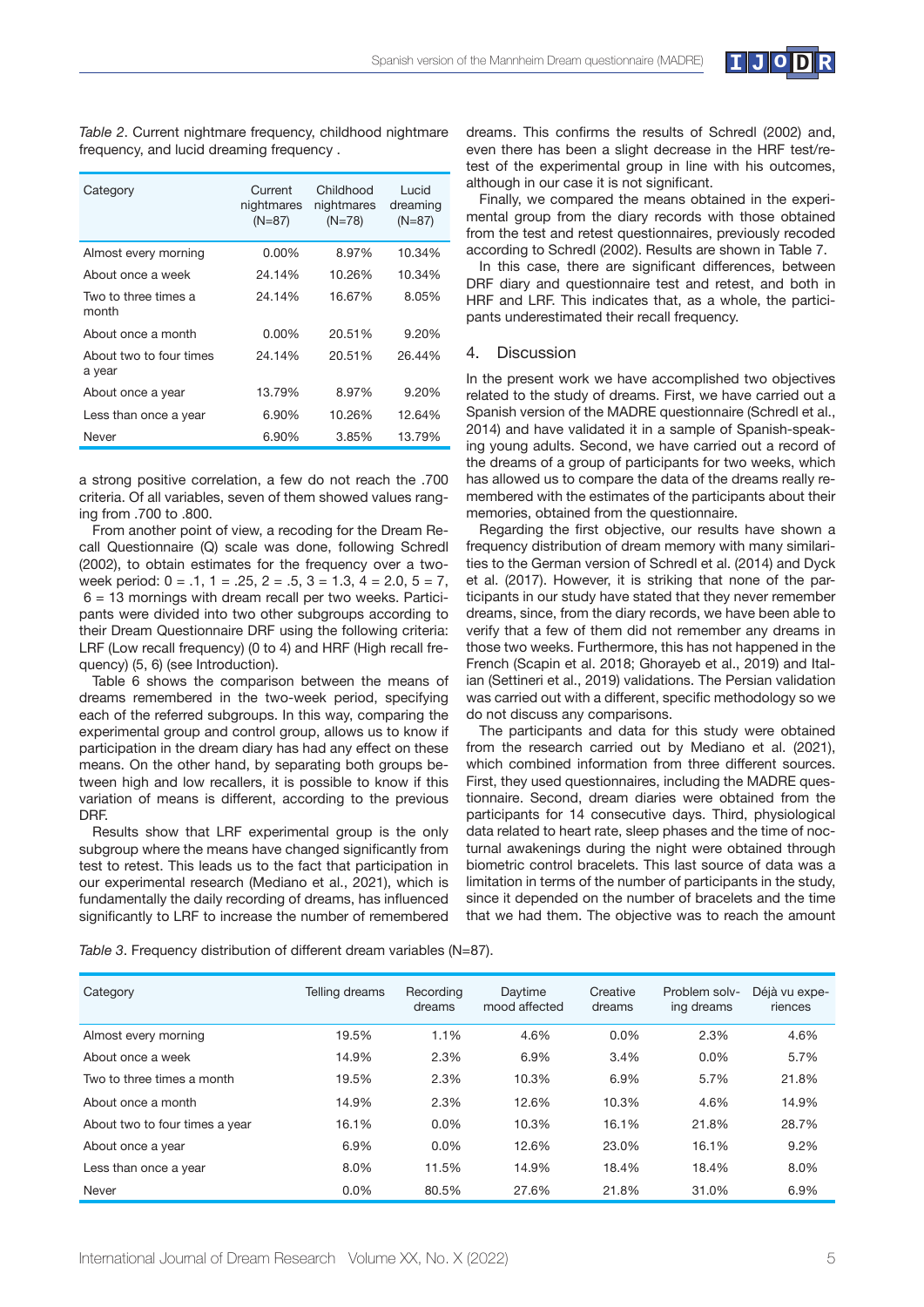| Variable                                        | Experimental group (n=58) |         | Control group (n=29) |         | Total $(N=87)$   |         |
|-------------------------------------------------|---------------------------|---------|----------------------|---------|------------------|---------|
|                                                 | Correlation               | p       | Correlation          | p       | Correlation      | p       |
| Dream recall frequency <sup>1</sup>             | .658                      | .001    | .832                 | < .0001 | .703             | < .0001 |
| Emotional intensity <sup>1</sup>                | .363                      | .005    | .682                 | < .0001 | .467             | < .0001 |
| Overall emotional tone <sup>1</sup>             | .602                      | < .0001 | .363                 | .053    | .509             | < .0001 |
| Nightmare frequency (current) <sup>1</sup>      | .602                      | < .0001 | .834                 | < .0001 | .672             | < .0001 |
| Nightmare frequency (childhood) <sup>1</sup>    | .795<br>$(n=49)$          | < .0001 | .833<br>$(n=29)$     | < .0001 | .812<br>$(N=78)$ | < .0001 |
| Nightmare distress <sup>1</sup>                 | .632<br>$(n=44)$          | < .0001 | .578<br>$(n=29)$     | .001    | .609<br>$(N=73)$ | < .0001 |
| Recurring nightmares (Yes/No) <sup>1</sup>      | 82.76%                    | ٠       | 86.21%               |         | 83.91%           |         |
| Percentage of recurring nightmares <sup>3</sup> | .734<br>$(n=21)$          | < .0001 | .591<br>$(n=18)$     | .010    | .658<br>$(N=39)$ | < .0001 |
| Lucid dreaming fregency <sup>1</sup>            | .717                      | < .0001 | .737                 | < .0001 | .721             | < .0001 |
| Age of first lucid dream <sup>2</sup>           | .980<br>$(n=12)$          | < .0001 | .827<br>$(n=9)$      | < .0001 | .889<br>$(N=21)$ | < .0001 |

#### *Table 4*. Retest reliability for dream variables.

<sup>1</sup>Spearman Rank correlation, <sup>2</sup>exact agreement, <sup>3</sup>Pearson correlation

of 60 participants in the experimental group. In addition, we considered it necessary to collect data from the questionnaires for a control group, which we intended to be at least half 30 people. However, in the experimental group, two participants dropped out of the study, so the sample was reduced to 58 participants. Regarding the control group, the data of one participant had to be excluded for being aberrant, so this group was reduced to 29. The total sample was 87 participants.

The Spanish validation of this questionnaire through the test-retest correlation, has recruited a similar sample size (87 participants) as Dyck et al. (2017) validation (110 participants) and Scapin, et al. (2018) French validation (90 participants), while all of them are smaller than the second French translation (Ghorayeb et al., 2019; 170 participants).

Although the sample size of our study is relatively smaller than previous validations, the results of the test-restest realiability analyses are quite similar to those derived from other adaptations of the Madre questionnaire to other languages Therefore, our sample size does not seem to have had a significant impact on our results in this aspect, and we consider that they are comparable to those of the adaptations of the questionnaire to other languages. It must be taken into account that we have focused exclusively on the aspects related to the frequency of dreams, and that it was not our intention to carry out statistical analyses such as logistic regression or factor analysis carried out in other adaptations.

In our study, the test-retest correlation indices have been reasonably high, and although they are mostly lower than

*Table 5*. Retest reliability for dream variables.

| Variable                                         | Experimental group (n=58) |         | Control group (n=29) |         | Total $(N=87)$ |         |
|--------------------------------------------------|---------------------------|---------|----------------------|---------|----------------|---------|
|                                                  | Correlation               | p       | Correlation          | p       | Correlation    | p       |
| Meaningfulness <sup>1</sup>                      | .727                      | < .0001 | .819                 | < .0001 | .758           | < .0001 |
| Attitudes towards dreams <sup>2</sup>            | .796                      | < .0001 | .662                 | < .0001 | .766           | < .0001 |
| Telling dreams <sup>1</sup>                      | .797                      | < .0001 | .891                 | < .0001 | .842           | < .0001 |
| Recording dreams <sup>1</sup>                    | .819                      | < .0001 | .721                 | < .0001 | .759           | < .0001 |
| Dreams affecting daytime mood <sup>1</sup>       | .604                      | < .0001 | .697                 | < .0001 | .620           | < .0001 |
| Creative dreams <sup>1</sup>                     | .574                      | < .0001 | .639                 | < .0001 | .593           | < .0001 |
| Problem solving dreams <sup>1</sup>              | .571                      | < .0001 | .396                 | .034    | .519           | < .0001 |
| Déjà vu experiences <sup>1</sup>                 | .815                      | < .0001 | .631                 | < .0001 | .762           | < .0001 |
| Reading about dreams <sup>1</sup>                | .786                      | < .0001 | .774                 | < .0001 | .778           | < .0001 |
| Helpful dream literature <sup>1</sup>            | .621                      | < .0001 | .855                 | < .0001 | .700           | < .0001 |
| Dreams provide impulses waking life <sup>1</sup> | .498                      | < .0001 | .533                 | .003    | .506           | < .0001 |

<sup>1</sup>Spearman Rank correlation, <sup>2</sup>Pearson correlation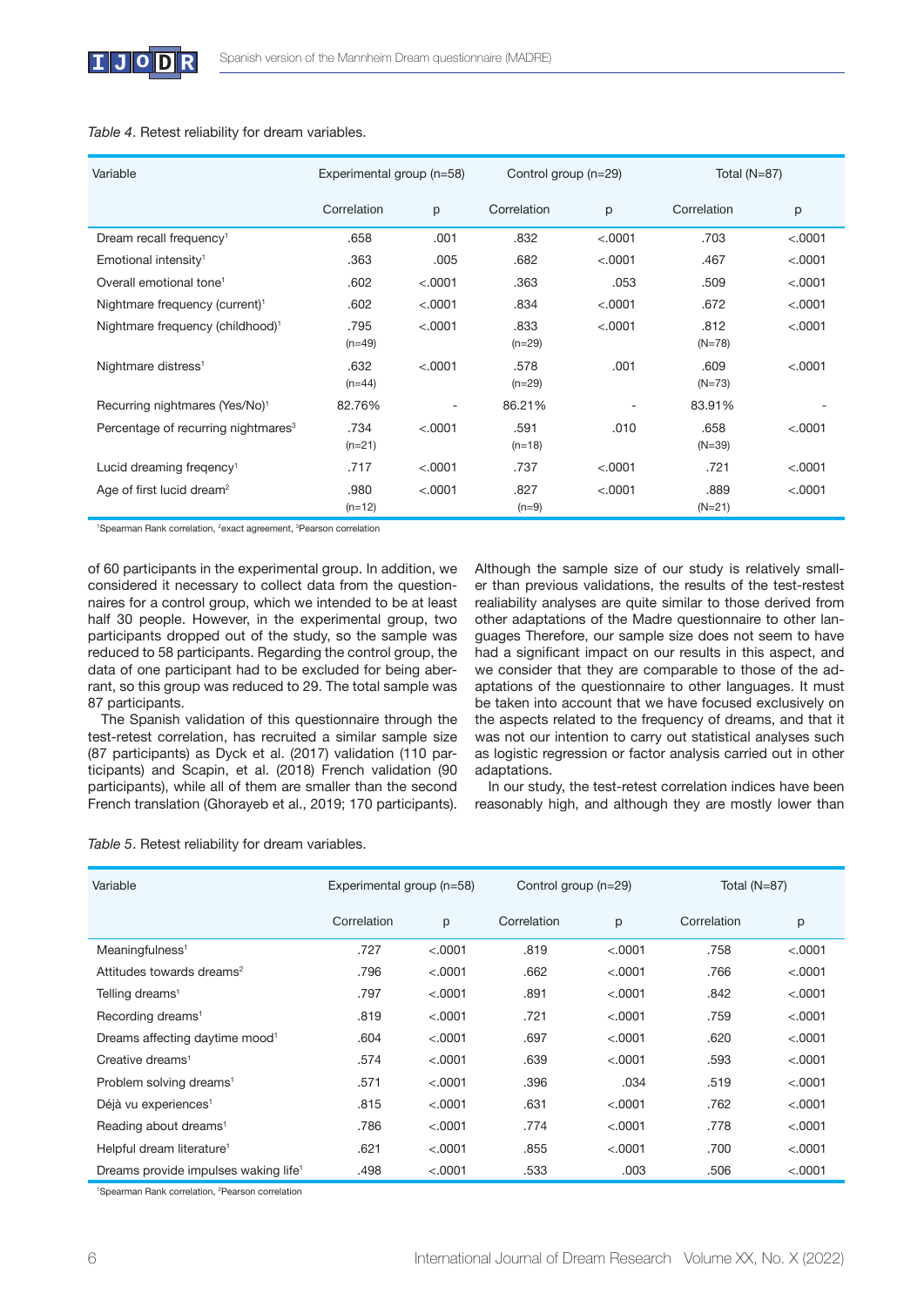

| Experimental/<br>Control group | Recall group                                | Dream recall (Q. test) recoded |           | Dream recall (Q. retest) recoded |           |                            |
|--------------------------------|---------------------------------------------|--------------------------------|-----------|----------------------------------|-----------|----------------------------|
|                                |                                             | M                              | <b>SD</b> | M                                | <b>SD</b> | t-test (Q. test-Q. retest) |
|                                | Low recall (n=28)                           | 1.36                           | .68       | 3.62                             | .68       | $t=-4.14$ p<.0001          |
| Experimental                   | High recall $(n=30)$                        | 9.00                           | 2.88      | 7.98                             | 4.11      | $t=1.31$ $p=.202$          |
| Group                          | <b>Total Experimental</b><br>Group $(n=58)$ | 5.31                           | 4.39      | 5.87                             | 4.29      | $t = -1.07$ $p = .288$     |
|                                | Low recall $(n=11)$                         | 1.28                           | .77       | 1.75                             | 1.86      | $t = -0.944$<br>$p=.368$   |
| Control Group                  | High recall $(n=18)$                        | 9.00                           | 2.91      | 7.50                             | 3.55      | t=1.96<br>$p=.066$         |
|                                | <b>Total Control</b><br>Group $(n=29)$      | 6.07                           | 4.46      | 5.32                             | 4.12      | $t = 1.42$<br>p=.17        |

*Table 6*. Dream recall Questionnaire (Q. test & retest).

those of the German and both French versions, our work supports the high internal consistency of the attitude towards dreams scale shown by Schredl et al. (2014).

Concerning the time interval between the test and the retest, in our study it ranged from three to four weeks, which is similar to the second French version (Ghorayeb et al., 2019), four weeks, and Dyck et al. (2017), whose retest was performed weekly for three weeks after the first performance. This interval was longer in the first French validation (Scapin et al. 2018), in which the retest was carried out between 48 and 110 days. However, this does not seem to have influenced the correlation indices, since those of our study have been lower than the previous ones.

Previous studies intended to test whether an increased DRF in HRF could be associated with grey or white matter density specificities in brain regions previously associated (at the theoretical or experimental level) with dream recall and/or production, namely the amygdala, hippocampus, MPFC and TPJ (Eichenlaub et al., 2014a,b). VBM analyses of the anatomical scans of 44 HRF and 44 LRF revealed a significant difference between the two groups in the white matter of the MPFC. This result adds an anatomical dimension to numerous experimental findings showing differences in brain function between HRF and LRF (Eichenlaub et al., 2014a,b).

In relation to the influence of participation in the experimental group on the DRF, in our study there was an increase in the retest indices of recall frequency, but only in the LRF. For this subgroup, the fact of participating in the dream diaries clearly caused a significant increase in the frequency of recall, measured in the retest. This makes sense based on studies such as Aspy (2016) providing evidence that dream recall is underestimated by retrospective measures and enhanced by diaries. The novelty in our case is that this difference has not been replicated in the entire experimental group but only in the LRF. The DRF in HRF group,

*Table 7*. Dream recall Recoded Questionnaire (Q) and Diary.

Experimental group Dream recall (Diary) M SD t-test (Q.Pre-Diary) t-test (Q.Retest-Diary) Low recall (n=28) 4.89 3.52 t=5.56 p<.0001 t=-2.54 p=.02 High recall (n=30) 12.13 5.73 t=3.29 p=.003 t=-4.76 p<.0001 Total Control Group (n=58) 8.64 5.99 t=5.78 p<.0001 t=5.10 p<.0001

despite the participation in the registry by diaries, has not been affected. This seems to indicate that such participation in dream diaries has led to a change in the attitude of lower recallers and, following the conclusions of Schredl et al. (2019), has led to an increase in the frequency of recall. However, for the HRFs, participation in the experimental study did not influence their attitude towards dreams and, therefore, their recall frequency was not affected in the retest response.

Hence, we can conclude that participation in dream diary studies has affected recall frequency, but only when people started with low DRF.

#### 5. Strengths and limitations

Interestingly, our study provides two new features compared to previous versions. Firstly, the participants have been divided into two groups, one of these was subject to daily dream registration (experimental group) and the other simply filled out the MADRE questionnaire twice. As Sikka (2020) points out, the different data collection and analysis methods can lead to very different results and conclusions regarding the phenomenology of dream affect. Therefore, having a control group, who has only done the questionnaire, improves previous methods because we can compare what has occurred in the study in order to examine if making diaries influences the memory of dreams.

Secondly, the experimental group has carried out twice the questionnaires and reported a diary for two weeks, which allows evaluating the participants' estimates of their recall frequency through the actual data that emerges from the diaries. This is similar to what was done by Schredl (2002), though in that case there was not validation but rather a comparison of these two research methods. Our method in this concept is similar to that of Schredl and Basak (2020). Nevertheless, it has other purposes. Zadra and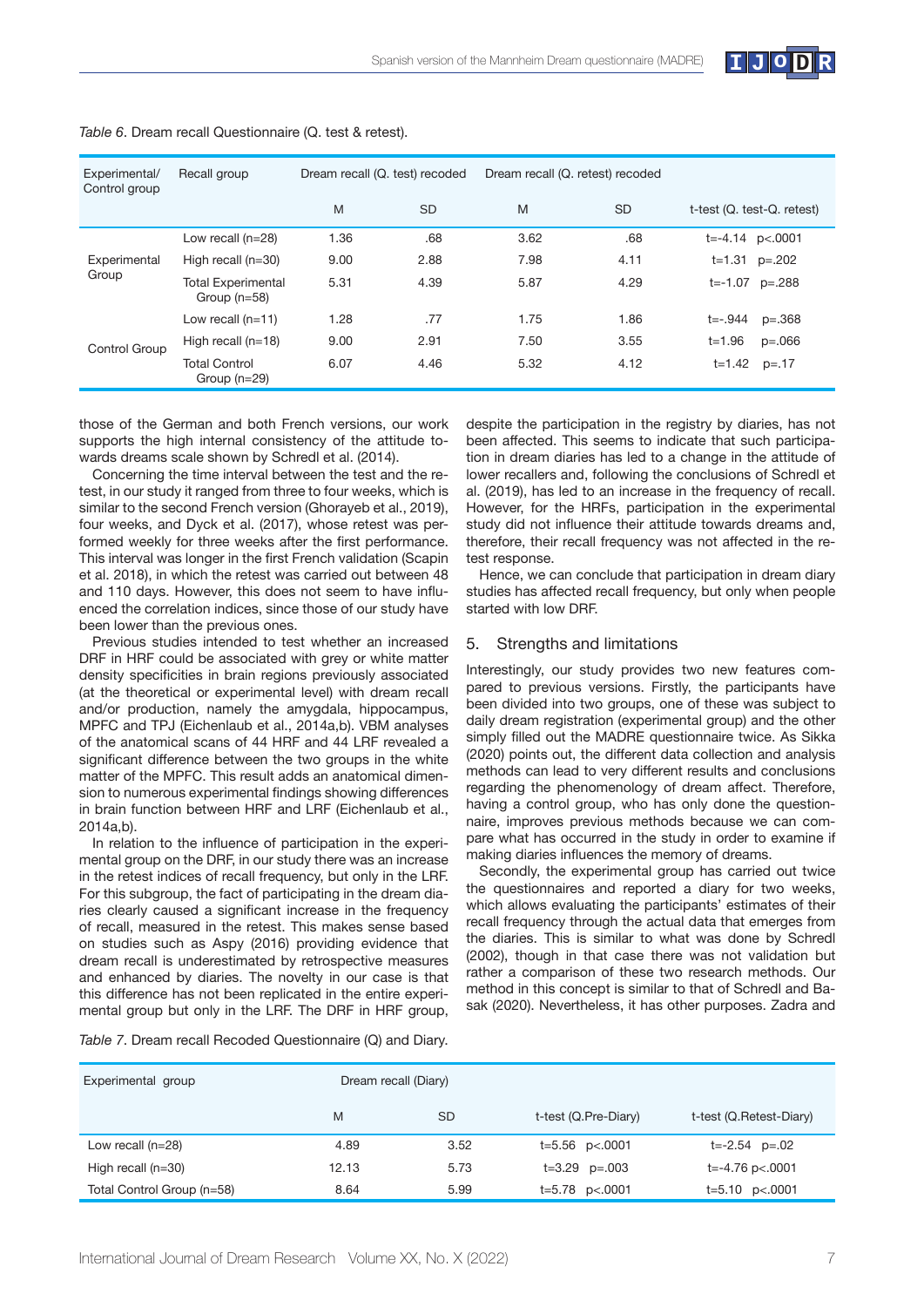

Robert (2012), as well as Schredl (2002), pointed out the way in which the data is collected can influence the results, especially regarding the frequency of dream recall. Therefore, our process could help to better understand the effects of the technique used. In this sense, our results have confirmed those of Schredl (2002) that the realization of sleep diaries itself influences the frequency of memories, mainly in the case of low-frequency reminders. This information is important because it affects the results and must be considered when using these tools.

From another point of view, our interest focused on an age range reduced to young adults, as this is the time of life in which greater dream recall occurs and in order to avoid the effect of age on the results of our study. This is a limitation for the purposes of the total evaluation of the MADRE questionnaire, and we propose that new studies in Spanish should be carried out with larger samples and covering a wider age range. Likewise, at that age, no gender differences have emerged, but we cannot be sure that extending the age range would not result in the appearance of such differences. Consequently, new studies and validations will be necessary in different samples to confirm the results.

#### Acknowledgments

The authors want to express our gratitude to Michael Schredl for collaborating in the statistical analysis of this study. Finally, the authors would like to thank the sample of participants for completing the questionnaires and the diaries.

#### **References**

- Aguado, L. (2019). Cuando la mente encontró a su cerebro. [When mind found its brain] Alianza editorial.
- Aguado, L. (2019). Cuando la mente encontró a su cerebro. [When mind found its brain] Alianza editorial.
- Aspy, D. J. (2016). Is dream recall underestimated by retrospective measures and enhanced by keeping a logbook? An empirical investigation. Consciousness and Cognition, 42, 181-203. https://doi.org/10.1016/j. concog.2016.03.015
- Aspy, D. J., Delfabbro, P., & Proeve, M. (2015). Is dream recall underestimated by retrospective measures and enhanced by keeping a logbook? A review. Consciousness and Cognition, 33, 364-374. https://doi.org/10.1016/j. concog.2015.02.005
- Bloxham, A. (2018). Relationships between dream recall, motivation to remember dreams, and waking memory ability: A preliminary investigation. International Journal of Dream Research, 11(2), 141–153.
- Desseilles M., Dang-Vu T.T., Sterpenich V., & Schwartz S. (2011). Cognitive and emotional processes during dreaming: a neuroimaging view. Consciousness and Cognition. 20(4). 998-1008. doi: 10.1016/j.concog.2010.10.005
- Dyck, S., Schredl, M., & Kühnel, A. (2017). Retest reliability study of the Mannheim Dream Questionnaire (MADRE). International Journal of Dream Research, 10(2), 173-176.
- Eichenlaub, J. B., Bertrand, O., Morlet, D., and Ruby, P. (2014a). Brain reactivity differentiates subjects with high and low dream recall frequencies during both sleep and wakefulness. Cereb. Cortex 24, 1206 -1215. doi: 10.1093/ cercor/ bhs388
- Eichenlaub, J. B., Nicolas, A., Daltrozzo, J., Redouté, J., Costes, N., and Ruby, P. (2014b). Resting brain activity varies with dream recall frequency between subjects. Neuropsychopharmacology 39, 1594 -1602. doi: 10.1038/npp. 2014.6
- Fimiani, R., Gazzillo, F., Eleonora, F., Martina, R. & Silberschatz, G. (2020). Traumas and Their Consequences According to Control-Mastery Theory. Psychodynamic Psychiatry. 48. 113-139. 10.1521/pdps.2020.48.2.113.
- Freud, Sigmund (1955). The Interpretation of Dreams. Allen and Unwin. (Original work published in 1900)
- Ghorayeb, I., Napias, A., Denechere, E., & Mayo, W. (2019). Validation of the French version of the Mannheim. International Journal of Dream Research, 12(2), 23-34.
- Hobson, J. A. & McCarley, R. (1977). The brain as a dream state generator: an activation-synthesis hypothesis of the dream process. The American journal of psychiatry, 134 (12), 1335-48.
- Hoss, R. & Valli, K. (2019). The Content of Dreams. In Hoss, Robert J. y Gongloff , R. (Eds). Dreams: Understanding biology, psychology, and culture (Vol. 1 pp. 173-180). Valli, Katja (Ed).: Greenwood Press.
- International Test Commission. (2017). The ITC Guidelines for Translating and Adapting Tests (Second edition). [www. InTestCom.org]
- Karia, S. B., Mehta, N., Harshe, D., De Sousa, A., & Shah, N. (2016). Insomnia, dreams, and suicide: Connecting links. Industrial psychiatry journal, 25(2), 155–159. https://doi. org/10.4103/ipj.ipj\_86\_15
- Klepel. F., Schredl, M. y Göritz, A. (2019). Dreams stimulate waking-life creativity and problem solving: Effects of personality traits. International Journal of Dream Research, 12 (1), 95-102. https:// 10.11588/ijodr.2019.1.58950
- Mageo, J. (2019). Mimesis versus simulation: Contemporary dream theory and the nature of dream mentation. Dreaming, 29(4), 370–387. https://doi.org/10.1037/ drm0000120
- Malcolm, N. (1962). Dreaming. Lowe & Brydone
- Mediano, M., Contreras, M.J., Mayas, J., & Montoro, P.R. (2021). Dreams, are dreams... although we do not always remember them. Frequency and clarity of dream recall in a sample of young adults. [Poster presentation] Jornadas virtuales SEPEX. http://dx.doi.org/10.13140/ RG.2.2.35724.03200
- Montangero, J. (2018). Dreaming and REM-sleep: History of a scientific denial whose disappearance entailed a reconciliation of the neuroscience and the cognitive psychological approaches to dreaming. International Journal of Dream Research, 11(1), 30–45. https://doi. org/10.11588/ijodr.2018.1.42384
- Napias, A., Denechere, E., Mayo, W., & Ghorayeb, I. (2021). Assessment of dream-related aspects and beliefs in a large cohort of French students using a validated French version of the Mannheim Dream questionnaire. PLoS ONE 16(3): e0247506. https://doi.org/10.1371/journal
- Nielsen T. (2012). Variations in dream recall frequency and dream theme diversity by age and sex. Frontiers in neurology, 3, 106. https://doi.org/10.3389/fneur.2012.00106
- Perogamvros L, & Schwartz S. (2012). The roles of the reward system in sleep and dreaming. Neuroscience and Biobehavioral Reviews, 36, 1934-1951.
- Perogamvros, L. & Schwartz, S. (2014). Sleep and Emotional Functions. Current topics in behavioral neurosciences. 25. 10.1007/7854\_2013\_271.
- Revonsuo, A. & Valli, K. (2019). The Threat Simulation Theory. In: Dreams: Understanding Biology, Psychology, and Culture: Volume 1 / [ed] Katja Valli; Robert J. Hoss, Santa Barbara, 125-132
- Rimsh, A. (2021). Dreams and Dream Contents of Patients with Different Anxiety Disorders. Dreaming, 31(4), 303–319. https://doi.org/10.1037/drm0000184.
- Shahabian, M., Taghipour, A., Khademi, G., Ferdosi, N. S., Jahantiq, H., Salmani, E. R., & Ebadirad, M. (2017). Va-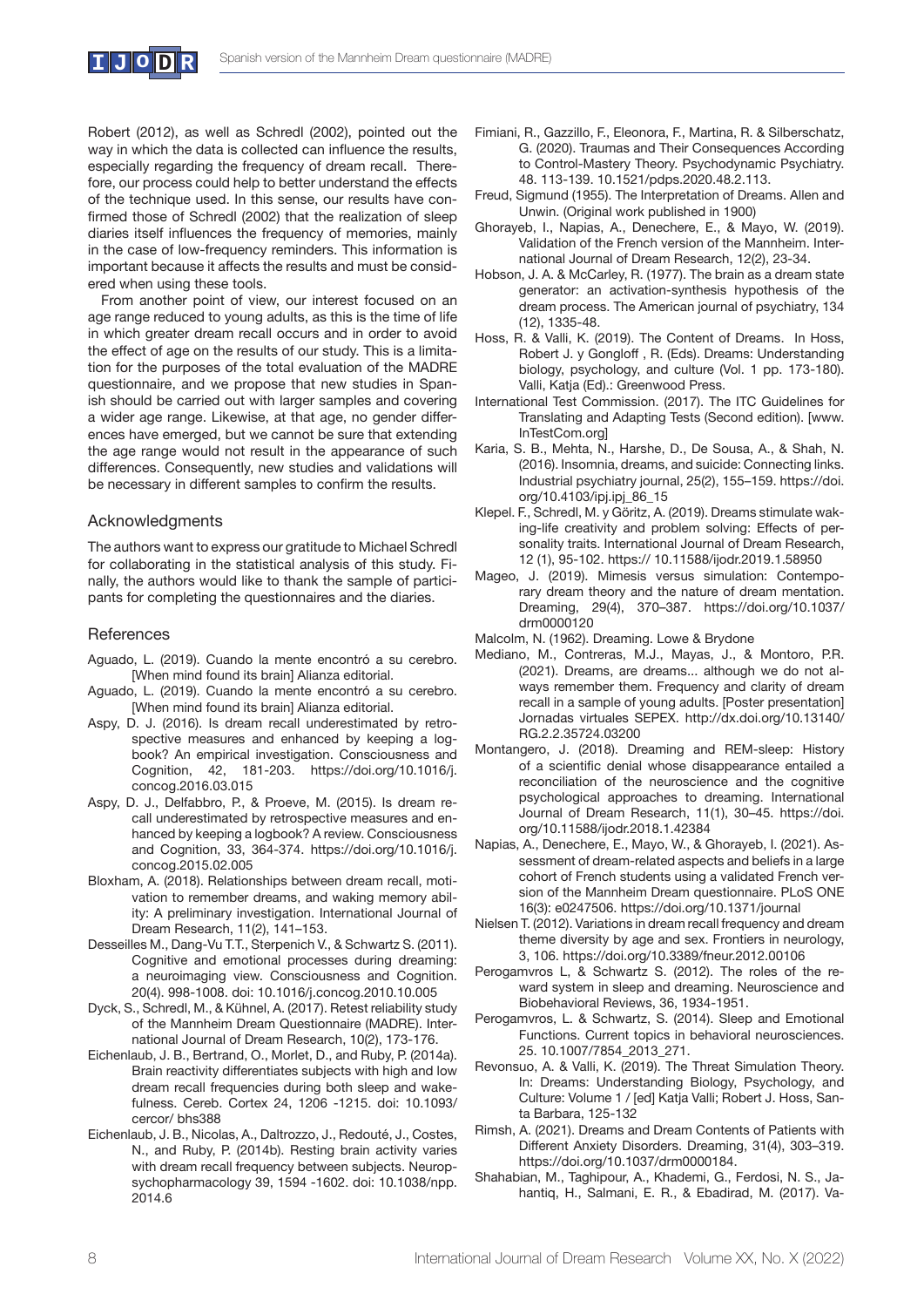

lidity and reliability assessment of Persian adaption of Mannheim Dream questionnaire (MADRE). International Journal of Dream Research, 10(1), 53-58.

- Scapin, F., Dehon, H., & Englebert, J. (2018). Assessment of a French version of the Mannheim Dream questionnaire (MADRE) in a Belgian sample. International Journal of Dream Research, 11(1), 46-53.
- Schredl, M. (2002). Questionnaires and diaries as research instruments in dream research: Methodological issues. Dreaming 12 (1), 17-26. doi:10.1023/A:1013890421674
- Schredl, M. (2010). Characteristics and contents of dreams. International Review of Neurobiology, 92, 135-154.doi: 10.1016/S0074-7742(10)92007-2.
- Schredl, M. (2019). Dream recall and content. In Hoss, Robert J. y Gongloff , R. (Eds). Dreams: Understanding biology, psychology, and culture (Vol. 1 pp. 167-173). Valli, Katja (Ed).: Greenwood Press.
- Schredl, M., & Basak, M. (2020). A diary study of dream recall: Successful dream recall and contentless dreams. International Journal of Dream Research, 13(1), 123–126. https://doi.org/10.11588/ijodr.2020.1.70982
- Schredl, M., Berres. S., Klingauf, A., Schellhaas, S., & Göritz, A. (2014). The Mannheim Dream questionnaire (MADRE): Retest reliability, age and gender effects. International Journal Of Dream Research, 7(2). 141-147. http://dx.doi. org/10.11588/ijodr.2014.2.16675
- Schredl, M., Braband, M., Gödde, J., Kreicker, S., & Göritz, A. S. (2019). Dream recall frequency and attitude toward dreams: Stability over a 5-year period. Dreaming, 29(4), 303.
- Schredl, M., & Piel, E. (2003). Gender differences in dream recall: Data from four representative German samples. Personality and Individual Differences, 35, 1185–1189. doi: 10.1016/S0191-8869(02)00327-6
- Schredl, M., & Reinhard, I. (2008). Gender differences in dream recall: a meta-analysis. Journal of Sleep Research, 17, 125-131.
- Schredl, M, Kälberer, A., Zacharowski, K., & Zimmermann, M. (2017). Pain Dreams and Dream Emotions in Patients with Chronic Back Pain and Healthy Controls. Topainj, 10, 65-72. http://10.2174/1876386301710010065
- Schredl, M., Braband, M., Gödde, J., Kreicker, S., & Göritz, A. S. (2019). Dream recall frequency and attitude toward dreams: Stability over a 5-year period. Dreaming, 29(4), 303.
- Settineri, S., Frisone, F., Alibrandi, M., & Merlo, M. (2019). Italian adaptation of the Mannheim Dream Questionnaire. (MADRE): Age, gender and dream recall effects. International Journal of Dream Research, 12(1), 119-129.
- Sikka, P. (2020). Dream Affect: Conceptual and Methodological Issues in the Study of Emotions and Moods Experienced in Dreams. Doctoral dissertation, University of Turku. http://urn.fi/URN:ISBN:978-951-29-7939-4
- Sikka, P., Pesonen, H., & Revonsuo, A. (2018). Peace of mind and anxiety in the waking state are related to the affective content of dreams. Scientific Reports, 8, 12762. https://doi.org/10.1038/s41598-018-30721-1
- Wang, J., XinQuan, L., JingYu, H., Huiying, M., Ting, B., Jing, W., Feng, X., Zemmelman, S. & Heyong, S. (2020). Integration of waking experience through dreams considered in light of individual differences in implicit learning ability. Journal of Sleep Research. 30. https://doi. org/10.1111/jsr.13171.
- Solms, M. (2003). Dreaming and REM sleep are controllated by different brain mechanisms. In: Sleep and Dreaming (pp. 51-59). Cambridge University Press.
- Windt, J. (2015). Dreaming. A Conceptual Framework for Philosophy of Mind and Empirical Research. The MIT Press.
- Yu, C. (2010). Dream Intensity Scale: Factors in the phenomenological analysis of dreams. Dreaming, 20, 107–129. https://10.1037/a0019240
- Zunker, M., Althoff, H. K., Apel, J., Lässig, H. S., Schültke, L., & Schredl, M. (2015). Comparing questionnaire and diary measures for eliciting nightmare frequency. International. Journal of Dream Research, 8, 129-134. https://doi. org/10.11588/ijodr.2015.2.23395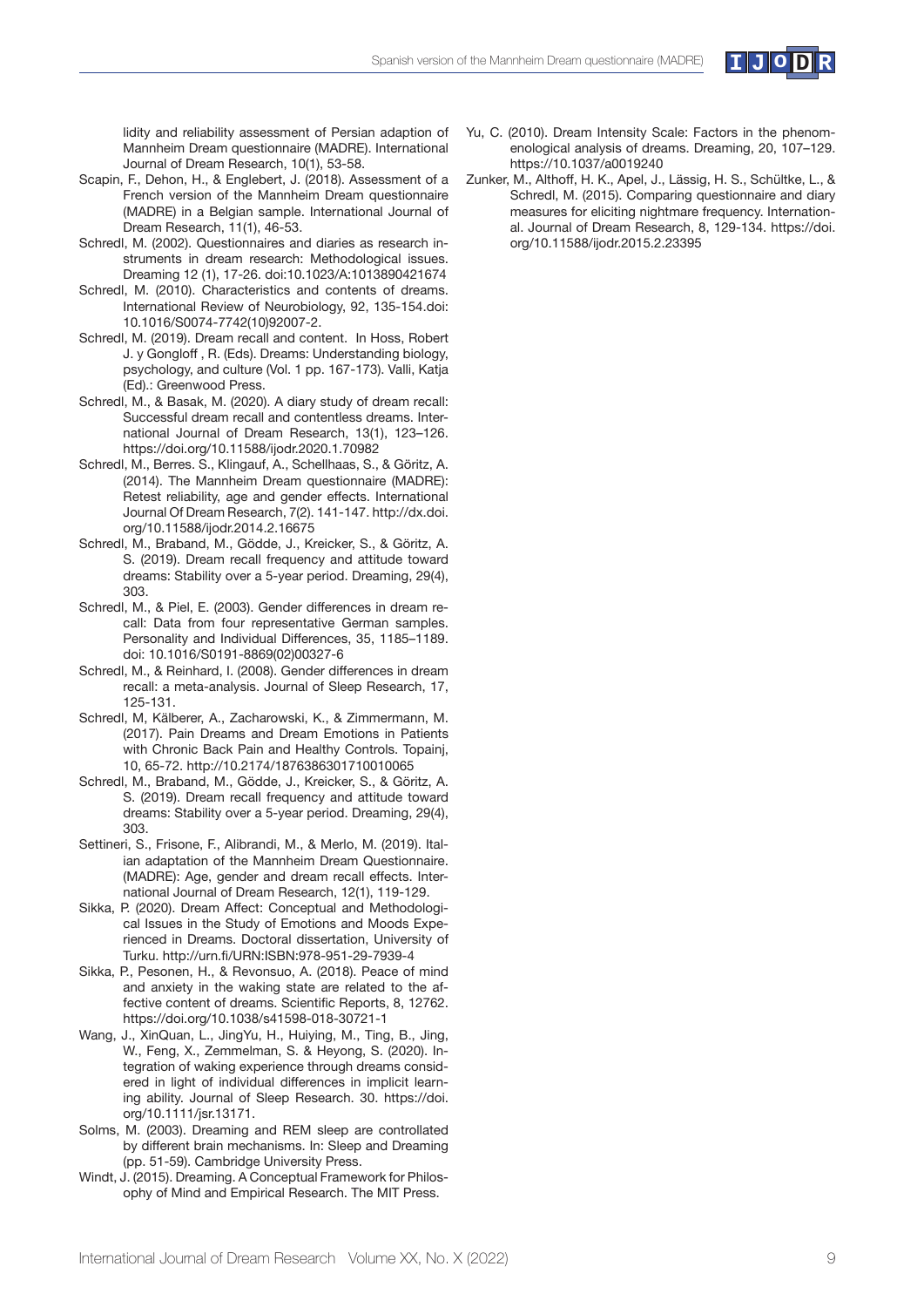

# Appendix

Spanish version of the Mannheim Dream questionnaire (MADRE)

MANNHEIM DREAM QUESTIONNAIRE (MADRE)

# **CUESTIONARIO DE SUEÑOS – VERSIÓN EN ESPAÑOL**

Este cuestionario tiene como objetivo obtener una buena visión general de diferentes aspectos sobre los sueños.

Se tarda entre 5 y 10 minutos en completarse.

Por favor, tómese su tiempo y responda todas las preguntas con cuidado y de forma completa.

Edad: \_\_\_\_\_\_\_\_\_años Género: 2 masculino 2 femenino Ocupación / disciplina de estudio (estudiantes): \_

- 1. ¿Con qué frecuencia ha recordado sus sueños recientemente (en los últimos meses)?
	- o Casi todas las mañanas
	- o Varias veces a la semana
	- o Una vez a la semana
	- o Dos o tres veces al mes
	- o Una vez al mes
	- o Menos de una vez al mes
	- o Nunca
- 2. ¿Cómo son de intensos sus sueños a nivel emocional?
	- o Nada intensos
	- o Casi nada intensos
	- o Algo intensos
	- o Bastante intensos
	- o Muy intensos
- 3. ¿Cuál es el tono emocional de sus sueños en general?
	- o Muy negativo
	- o Algo negativo
	- o Neutro
	- o Algo positivo
	- o Muy positivo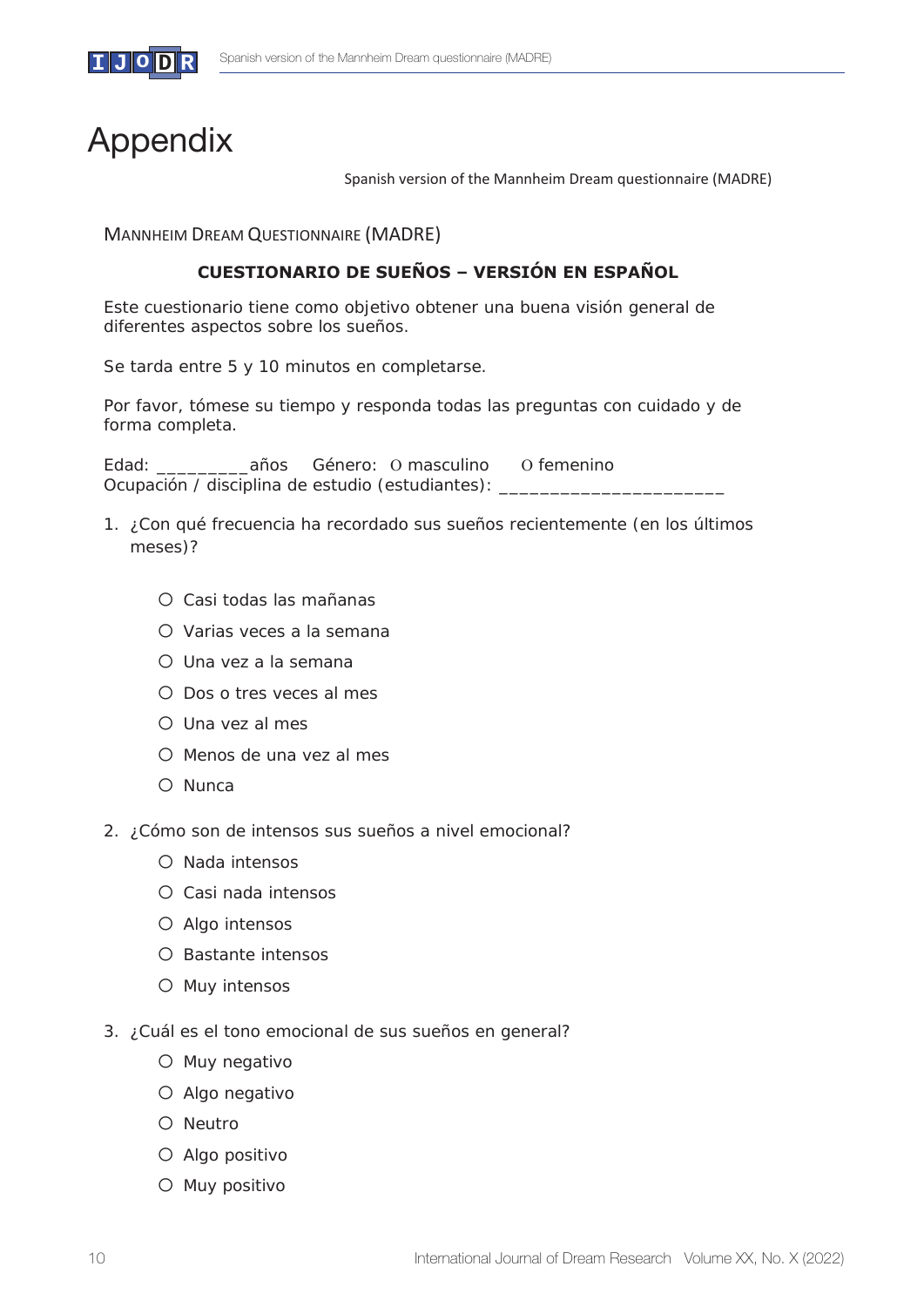

4. ¿Con qué frecuencia ha tenido pesadillas recientemente (en los últimos meses)?

**Definición**: Las pesadillas son sueños con fuertes emociones negativas que provocan el despertar. La historia del sueño se puede recordar muy vívidamente al despertar.

- o Varias veces a la semana
- o Alrededor de una vez a la semana
- o Dos o tres veces al mes
- o Alrededor de una vez al mes
- o Alrededor de dos a cuatro veces al año
- o Alrededor de una vez al año
- o Menos de una vez al año
- o Nunca
- 5. Si actualmente tiene pesadillas ¿cómo de estresantes son para usted?
	- o Nada estresantes
	- o Casi nada estresantes
	- o Algo estresantes
	- o Bastante estresantes
	- o Muy estresantes
- 6. ¿Experimenta pesadillas recurrentes que se relacionan con una situación que ha experimentado en su vida de vigilia?
	- o Si
	- o No
- 7. ¿Cuántas de sus pesadillas son recurrentes (en porcentaje)?

 $\%$ 

8. ¿Con qué frecuencia experimentó pesadillas durante su niñez (de 6 a 12 años)?

**Definición**: Las pesadillas son sueños con fuertes emociones negativas que provocan el despertar. La historia del sueño se puede recordar muy vívidamente al despertar.

- o Varias veces a la semana
- o Alrededor de una vez a la semana
- o Dos o tres veces al mes
- o Alrededor de una vez al mes
- o Alrededor de dos a cuatro veces al año
- o Alrededor de una vez al año
- o Menos de una vez al año
- o Nunca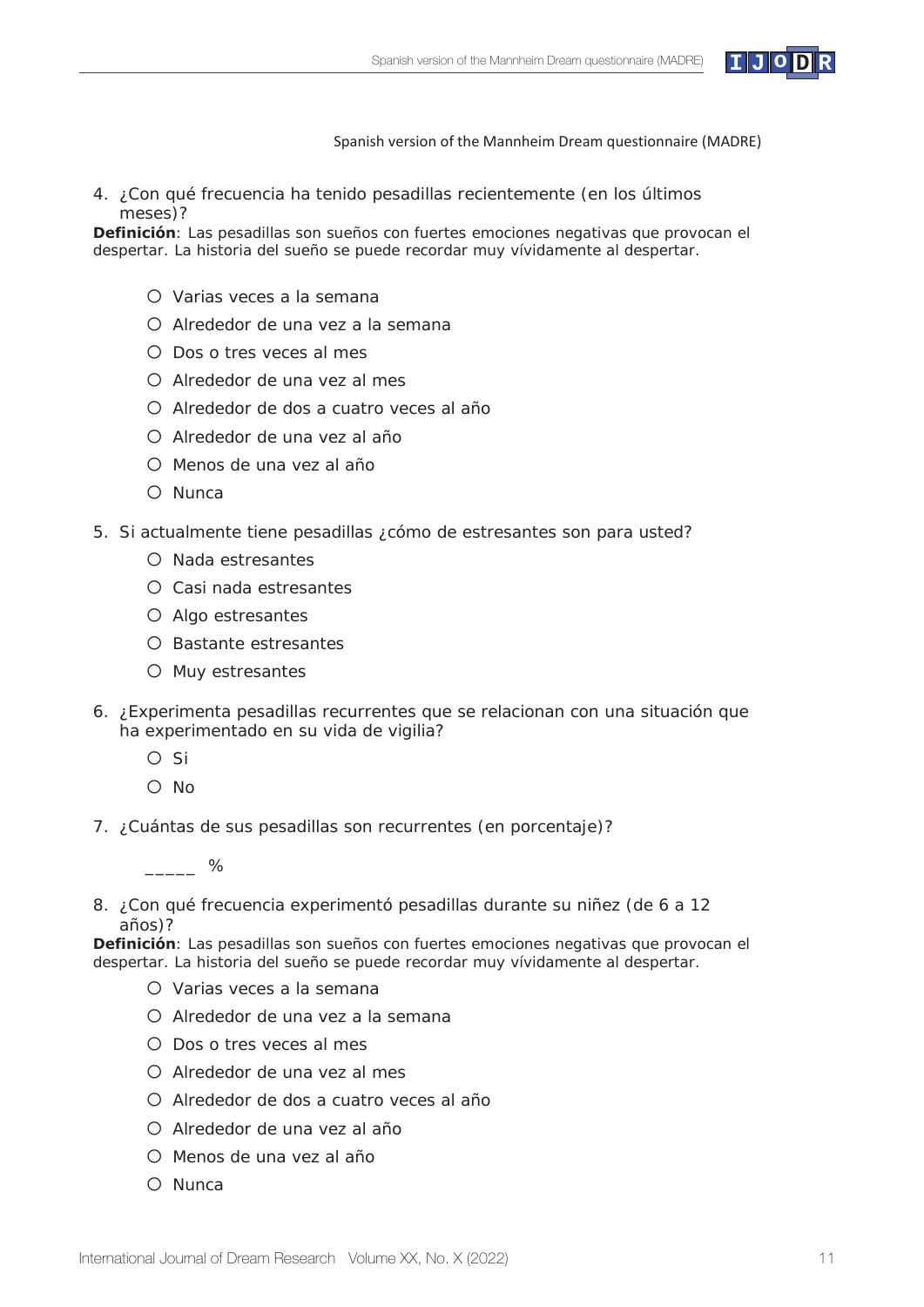

- 9. Por favor, enumere los temas de sus pesadillas infantiles:
- 10. ¿Con qué frecuencia experimenta los llamados sueños lúcidos (ver definición)?

**Definición**: En un sueño lúcido, uno se da cuenta de que está soñando durante el sueño. Por tanto, es posible despertarse deliberadamente, o influir activamente en la acción del sueño u observar el curso del sueño pasivamente.

- o Varias veces a la semana
- o Alrededor de una vez a la semana
- o Dos o tres veces al mes
- o Alrededor de una vez al mes
- o Alrededor de dos a cuatro veces al año
- o Alrededor de una vez al año
- o Menos de una vez al año
- o Nunca
- 11. Si ha experimentado sueños lúcidos, ¿qué edad tenía cuando ocurrieron por primera vez?

\_\_\_\_\_\_\_\_\_ años

# 12. Actitud hacia los sueños

|                                                                                                              |          | Casi           |              |          |            |
|--------------------------------------------------------------------------------------------------------------|----------|----------------|--------------|----------|------------|
|                                                                                                              | Ninguno  | ninguno        | Parcialmente | Algo     | Totalmente |
| ¿Cuánto significado atribuye a sus sueños?                                                                   | $\Omega$ | O              | Ο            | O        | Ο          |
| ¿Cómo de fuerte es su interés en los sueños?                                                                 | $\Omega$ | $\Omega$       | O            | O        | Ο          |
| Creo que los sueños son significativos                                                                       | О        | O              | O            | 0        | O          |
| Quiero saber más sobre los sueños.                                                                           | Ο        | $\Omega$       | Ο            | O        | O          |
| Si alguien puede recordar e interpretar sus<br>sueños, su vida se verá enriquecida.                          | റ        | $\Omega$       | Ω            | Ο        | Ο          |
| Creo que soñar es en general un fenómeno<br>muy interesante.                                                 | O        | Ω              | $\Omega$     | $\Omega$ | O          |
| Una persona que reflexiona sobre sus sueños<br>es ciertamente capaz de aprender más sobre<br>sí misma.       | $\Omega$ | Ω              | O            | Ο        | O          |
| ¿Tiene la impresión de que los sueños le<br>proporcionan impulsos o indicaciones para su<br>vida de vigilia? | $\Omega$ | $\mathfrak{g}$ |              | O        | O          |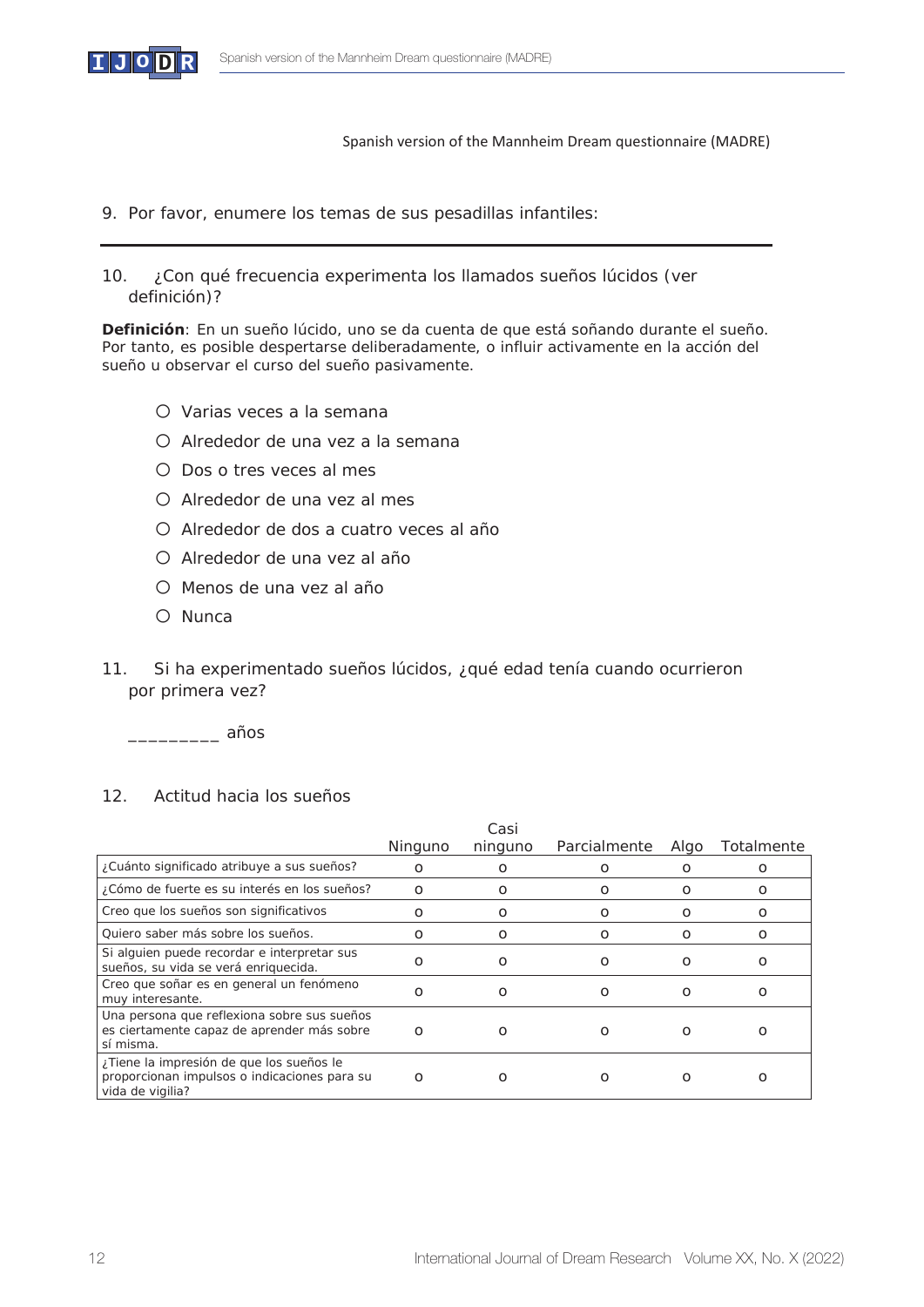

- 13. ¿Con qué frecuencia les cuenta sus sueños a los demás?
	- o Varias veces a la semana
	- o Alrededor de una vez a la semana
	- o Dos o tres veces al mes
	- o Alrededor de una vez al mes
	- o Alrededor de dos a cuatro veces al año
	- o Alrededor de una vez al año
	- o Menos de una vez al año
	- o Nunca
- 14. ¿Con qué frecuencia escribe sus sueños?
	- o Varias veces a la semana
	- o Alrededor de una vez a la semana
	- o Dos o tres veces al mes
	- o Alrededor de una vez al mes
	- o Alrededor de dos a cuatro veces al año
	- o Alrededor de una vez al año
	- o Menos de una vez al año
	- o Nunca
- 15. ¿Con qué frecuencia sus sueños afectan su estado de ánimo durante el día
	- o Varias veces a la semana
	- o Alrededor de una vez a la semana
	- o Dos o tres veces al mes
	- o Alrededor de una vez al mes
	- o Alrededor de dos a cuatro veces al año
	- o Alrededor de una vez al año
	- o Menos de una vez al año
	- o Nunca
- 16. ¿Con qué frecuencia sus sueños le dan ideas creativas?
	- o Varias veces a la semana
	- o Alrededor de una vez a la semana
	- o Dos o tres veces al mes
	- o Alrededor de una vez al mes
	- o Alrededor de dos a cuatro veces al año
	- o Alrededor de una vez al año
	- o Menos de una vez al año
	- o Nunca